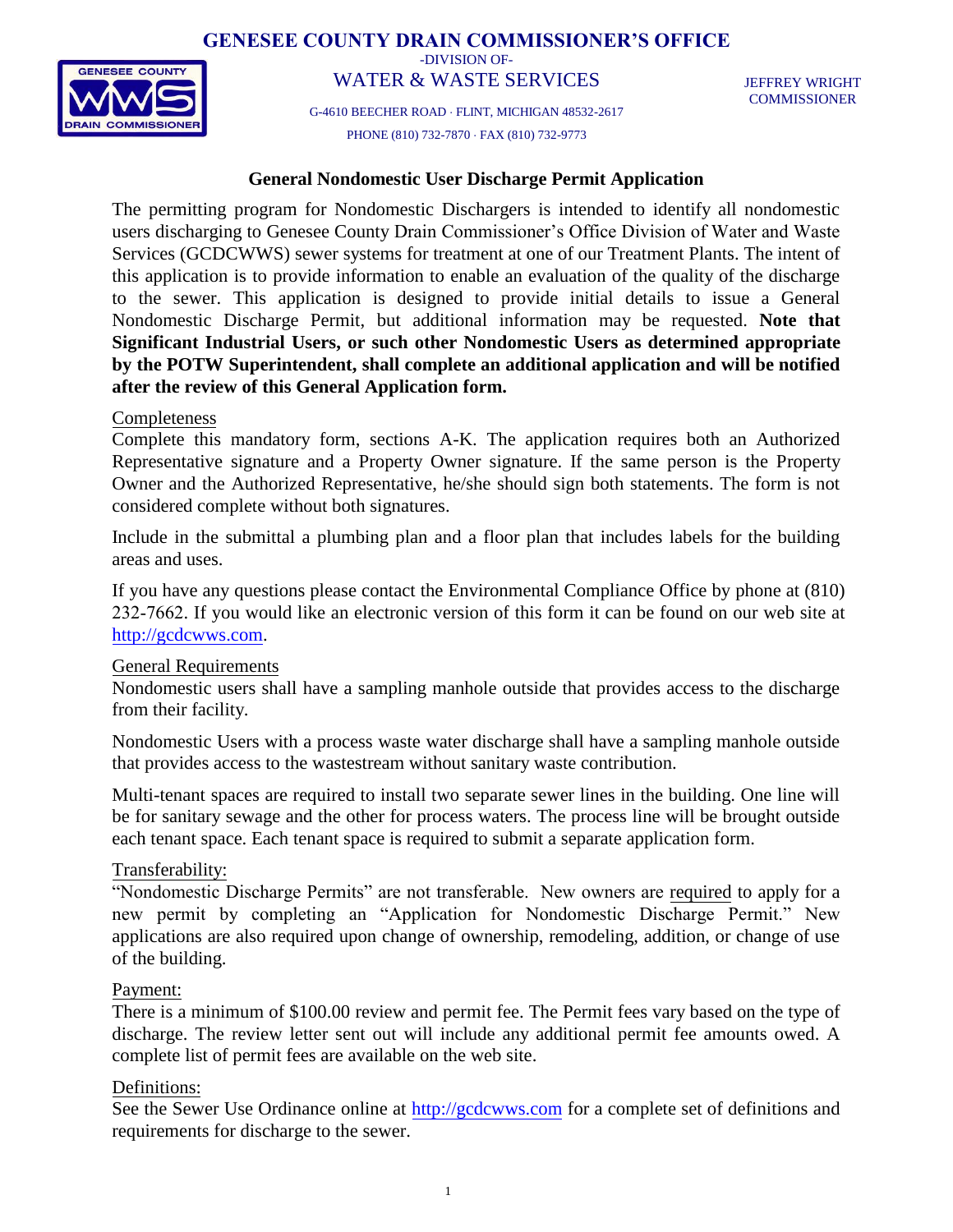## **Genesee County Water and Waste Services**

# **General Nondomestic User Discharge Permit Application**

# A. GENERAL INFORMATION

| Name          | (Owner/Manager/Contact Person)                                                           | Phone Number                                                                            |
|---------------|------------------------------------------------------------------------------------------|-----------------------------------------------------------------------------------------|
| <b>Street</b> | (Mailing address for correspondence)                                                     |                                                                                         |
| City          | <b>State</b>                                                                             | Zip Code                                                                                |
|               | (Business Name – Service Location)                                                       |                                                                                         |
|               | Street (Legal address, Tax ID, or parcel number of property discharging to sewer system) |                                                                                         |
| City          | State                                                                                    | Zip Code                                                                                |
| Township      |                                                                                          | County                                                                                  |
| Phone         | Fax                                                                                      | E-Mail                                                                                  |
| <b>B.</b>     | company conducts.                                                                        | Provide a brief description of the manufacturing, production or service activities your |
| C.            | Number of Employees:                                                                     |                                                                                         |
| D.            | Average monthly water usage (gallons):                                                   |                                                                                         |
| Ε.            | Hours of Operation                                                                       |                                                                                         |
|               | hrs/day _________ days/week _________ shifts/day _________ months/year                   |                                                                                         |
| F.            | Business Activity (check all that apply)                                                 |                                                                                         |
|               | New construction<br>Remodel<br>Multi-tenant space - - - If yes how many tenant spaces?   | Addition<br>Change of Ownership<br>⊔<br>Change of use                                   |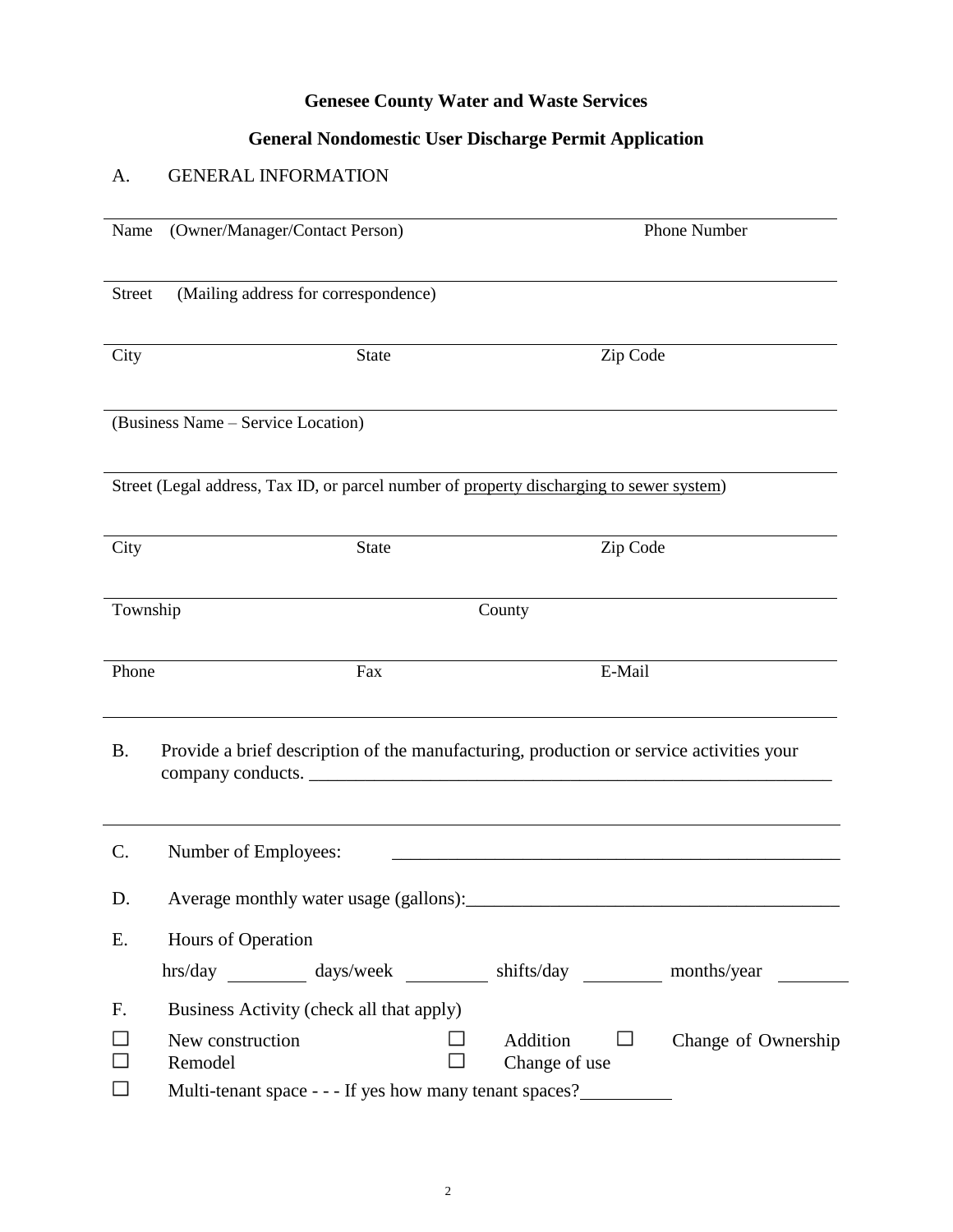G. This facility generates the following type of wastes for discharge to the sanity sewer. (Check all that apply)

| $\Box$ Domestic Wastes           | $\Box$ Process Water | $\Box$ Scrubber | $\Box$ Arsenic backwash                      |
|----------------------------------|----------------------|-----------------|----------------------------------------------|
| $\Box$ Non-contact Cooling Water |                      |                 | $\Box$ Fats, oil and grease Trap/Interceptor |
|                                  |                      |                 |                                              |

 $\Box$  Amalgam Separator  $\Box$  Photo Processing/X-ray developing water

 $\Box$  Other describe)

H. Submit a plumbing plan and a floor plan that includes labels for the building areas and uses with this form.

## I. AUTHORIZED REPRESENTATIVE STATEMENT

I certify under penalty of law that this document and all attachments were prepared under my direction or supervision in accordance with a system designed to assure that qualified personnel properly gather and evaluate the information submitted. Based on my inquiry of the person or persons who manage the system, or those persons directly responsible for gathering the information, the information submitted is, to the best of my knowledge and belief, true, accurate, and complete. I am aware that there are significant penalties for submitting false information, including the possibility of fine and imprisonment for knowing violations.

| <b>Authorized Representative Signature</b> |  |
|--------------------------------------------|--|
| (Responsible for the discharge)            |  |

Authorized Representative Name (Please Print)

Authorized Representative Title (Please Print) Date

## J. PROPERTY OWNER STATEMENT

By my signature below, I certify, acknowledge, and agree as follows:

I am the legal owner (or the duly authorized representative of the legal owner) (the "Property Owner") of the above-described property (the "Property"). This application for a permit to authorize the discharge of wastewater to the public sewer from the Property is submitted with my permission, authority, and consent.

I am aware and understand that the discharge of wastewater from the Property to the public sewer is governed by, and subject to, local, state, and federal laws and regulations; that these laws and regulations impose certain financial and legal requirements, responsibilities, and liabilities on the Property and on the Property Owner; and that these requirements, responsibilities, and liabilities, include, but are not limited to, the following: Effective immediately upon the provision of wastewater treatment service to the Property, the Genesee County Drain Commissioner's Office, Division of Water and Waste Services, shall have a lien upon the Property, as security for the collection of wastewater treatment system rates and/or charges, which lien shall be enforceable as provided by law.

Property Owner Signature Property Owner Name (Please Print)

Property Owner Title (Please Print) Date